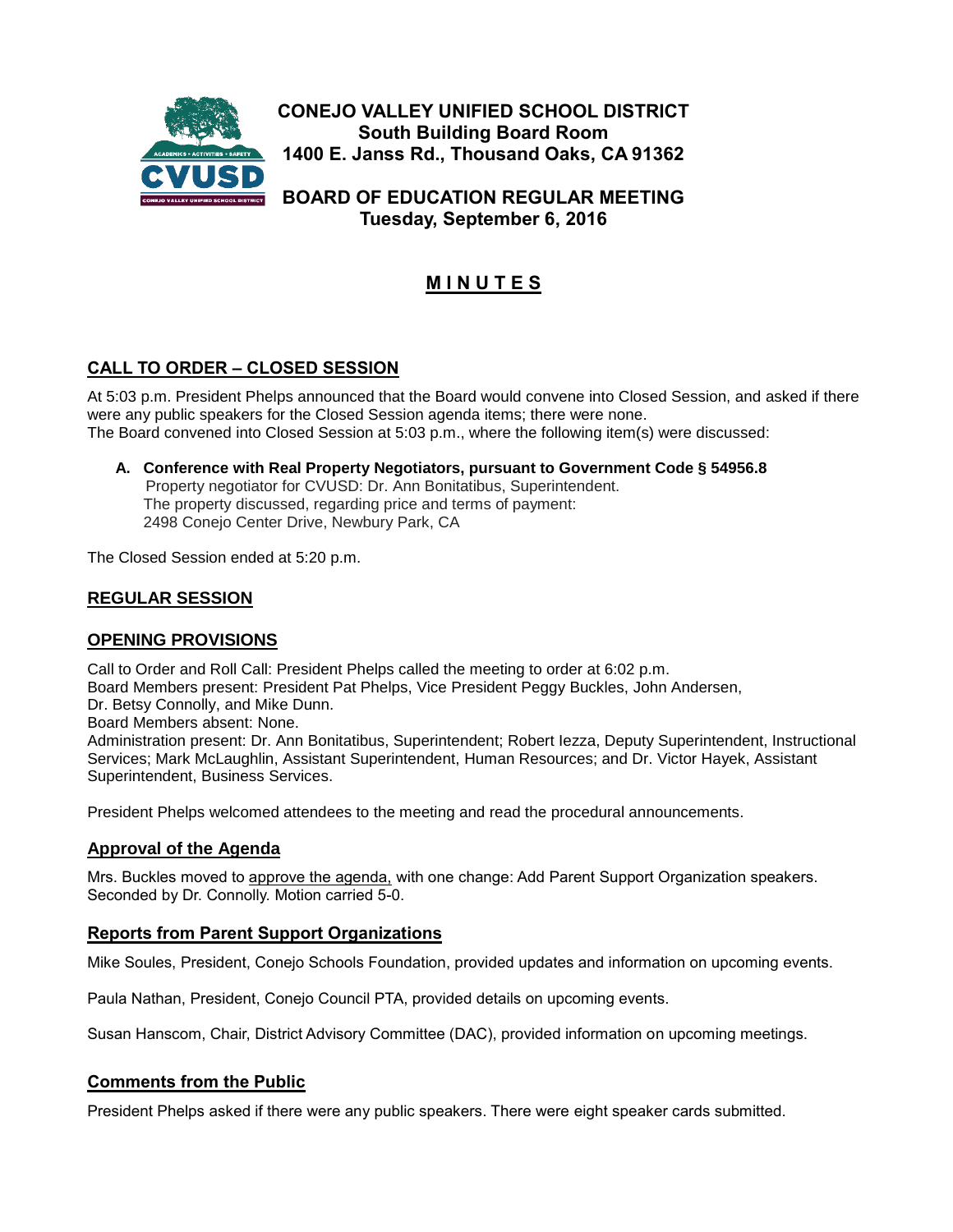- The 1<sup>st</sup> speaker, Dianne McKay, introduced the  $2^{nd}$  speaker.
- The 2<sup>nd</sup> speaker, Luis Sanchez, discussed courses at Moorpark College and possible collaboration.
- The 3<sup>rd</sup> speaker, Ryan Robins Faden, commented on ad hoc committee meetings he attended.
- The 4<sup>th</sup> speaker, Brenda Hunter, commented on Adult Education classes.
- The 5<sup>th</sup> speaker, Cathy Carlson, commented on ad hoc committee meetings and upcoming elections.
- The 6<sup>th</sup> speaker, Jill Chipongian, yielded time to the 7<sup>th</sup> speaker.
- The 7<sup>th</sup> speaker, Jean Chipongian, commented on the Waverly Heights Adult School.
- The 8th speaker, Eric Chipongian, commented on the Waverly Heights Adult School.

## **Comments from the Superintendent**

Dr. Bonitatibus commented CVUSD opened with over 19,000 students, and staff has been collaborating to deliver the best possible educational opportunities to students. Westlake High School was again named as one of the top high schools in the nation by *Newsweek* magazine. She also invited everyone to join her Back to School Book Club with *How to Raise an Adult* by Julie Lythcott-Haims. She thanked the Thousand Oaks Library for making space available for the final forum. Her favorite learner moment was visiting Redwood Middle School's Chinese class, as students she met were excited to acquire a new language.

## **Comments from Individual Board Members**

Dr. Connolly commented on the district's recent technology upgrades, such as the new app and *BoardDocs* for viewing Board meeting agendas and videos. She also thanked members of the Waverly and Adult Education communities for speaking with her.

President Phelps reported on local events and updates, such as the Conejo Coalition for Youth and Families' upcoming events, including one for suicide prevention, and the Youth Commission's meet-and-greet event. She also mentioned the Conejo free clinic has added dental care to their practice, and are looking for dentists and dental hygienists to volunteer. The police department is expanding their *Safe Passages* program which helps eliminate gang members in the neighborhood and provides educational opportunities to children.

## **ACTION ITEMS – GENERAL**

#### **Human Resources**

**A. Declaration of Need for Fully Qualified Educators**

Mrs. Buckles made the motion to approve; seconded by Mr. Andersen and Mr. Dunn. President Phelps asked if there was any discussion; there was none. Motion carried 5-0.

#### **Instructional Services**

#### **A. Approval of Amendments to Administrative Regulation 6158 – Independent Study**

Mr. Dunn made the motion to approve; seconded by Mrs. Buckles. President Phelps asked if there was any discussion; there was none. Motion carried 5-0.

#### **B. Approval of Amendments to Board Policy 5131.62 – Tobacco**

Mr. Andersen made the motion to approve; seconded by Mr. Dunn. President Phelps asked if there was any discussion. Dr. Connolly asked Mr. Iezza if this policy reflects the use of other devices besides cigarettes, including "vaping" or non-tobacco items. Mr. Iezza replied that yes, it now includes things that are defined as tobacco products, as well as drug paraphernalia not allowed on campus. Motion carried 5-0.

#### **C. Approval of Amendments to Board Policy 6179 - Supplemental Instruction**

Mrs. Buckles made the motion to approve; seconded by Dr. Connolly. President Phelps asked if there was any discussion; there was none. Motion carried 5-0.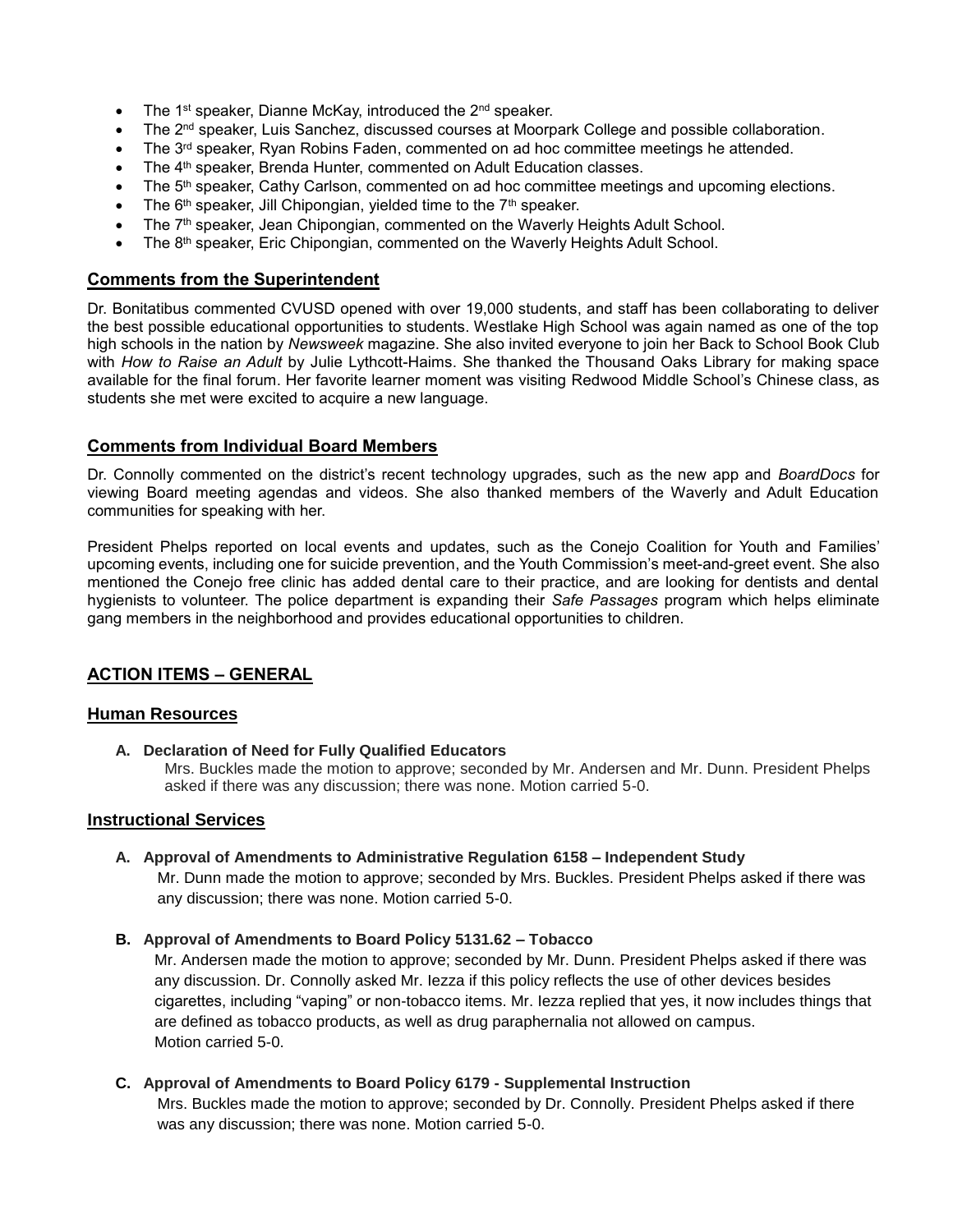## **Business Services**

- **A. Approval of Resolution #16/17-02 Establishing Gann Appropriations Limit 2016/2017**
	- Mr. Dunn made the motion to approve; seconded by Mrs. Buckles. President Phelps asked if there was any discussion; there was none. Motion carried 5-0.
- **B. Approval of Resolution #16/17-03 Ratifying the Termination of Escrow with Martin Properties, Inc. for the Sale of 2498 Conejo Center Drive, Newbury Park, California**

Mr. Andersen made the motion to approve; seconded by Dr. Connolly. President Phelps asked if there was any discussion; there was none. Motion carried 5-0.

**C. Approval of Resolution #16/17-04 Authorizing District Staff to Negotiate an Agreement for the Sale of Property at 2498 Conejo Center Drive, Newbury Park, California, to the Backup Bidder, Itule Real Estate Group, Inc.** 

Dr. Connolly made the motion to approve; seconded by Mr. Dunn. President Phelps asked if there was any discussion; there was none. Motion carried 5-0.

## **ACTION ITEMS – CONSENT**

Mrs. Buckles made the motion to approve the Consent Agenda; Dr. Connolly seconded. President Phelps asked if there was any discussion; there was none. Motion carried 5-0.

- A. Approval of Minutes from the Board Meetings of August 15, 2016 and August 16, 2016.
- B. Personnel Assignment Orders
	- 1. Certificated Service:
		- A. Employment/Appointment: Counselors, Teachers Retirements/Resignations: Teachers Orders #: R16-025 - R16-047
	- 2. Certificated Service Exempt: A. Employment/Appointment: Exempt Specialists Orders #: E16-001 - E16-002
	- 3. Classified Service:
		- A. New Employment (Probationary to Perm) / Assignment Change / Change in Status Orders #: C16-051 - C16-096
		- B. Substitute / Provisional / Additional Assignment Orders #: C16-097 - C16-102
		- C. Establishment / Modification / Elimination of Positions Orders #: C16-103 - C16-106
	- 4. Classified Service Exempt: A. Walk-on Coach Orders #: E16-174 - E16-189
		- B. Campus Supervisor, Proctor, Specialist, Student Helper, Others Orders #: E16-190 - E16-213
- C. Contract for Nonpublic School Placement for Students with Disabilities #4-16/17
- D. Contract for Nonpublic School Placement for Students with Disabilities #8-16/17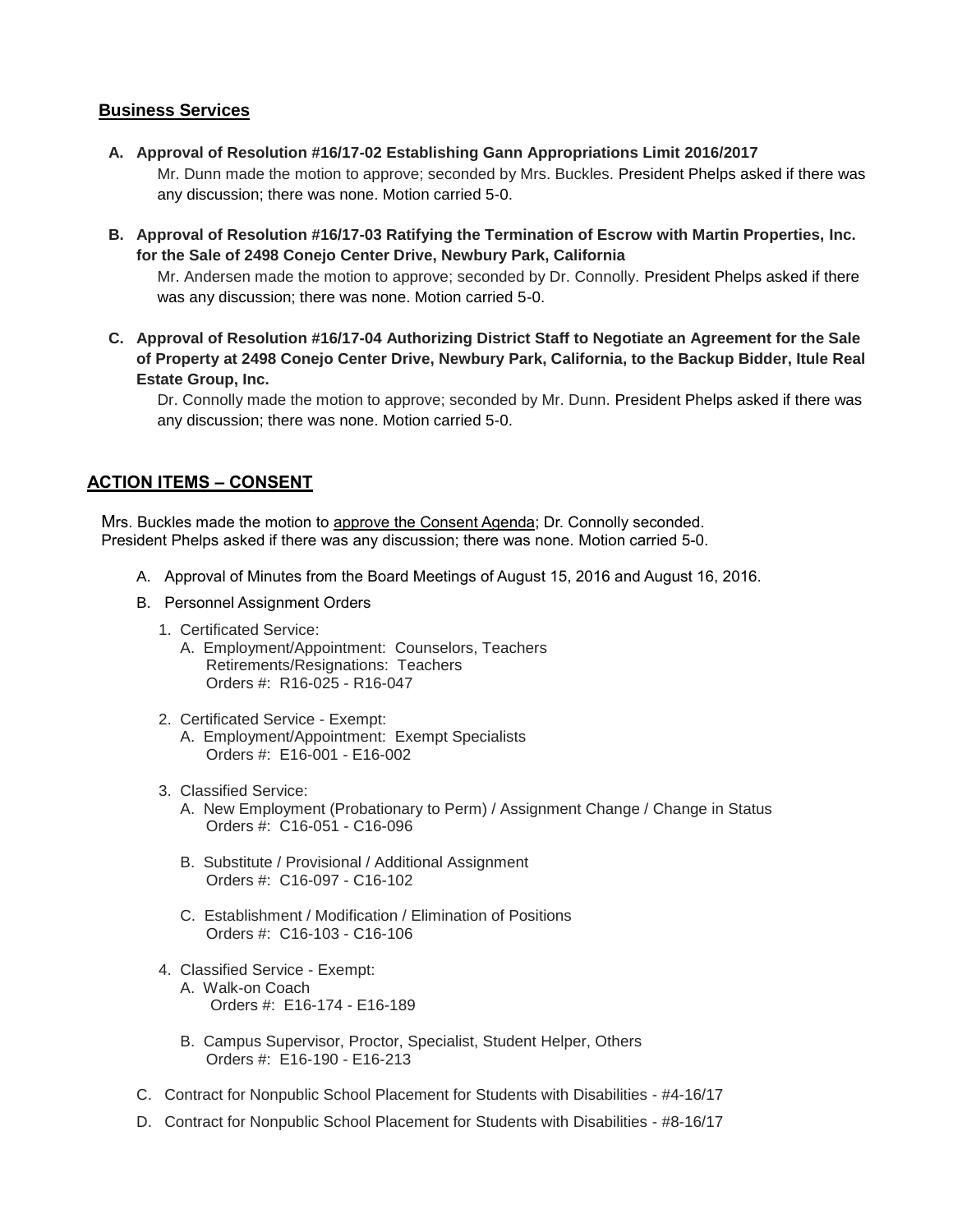- E. Contract for Nonpublic School Placement for Students with Disabilities #9-16/17
- F. Contract for Nonpublic School Placement for Students with Disabilities #10-16/17
- G. Contract for Nonpublic School Placement for Students with Disabilities #15-16/17
- H. Overnight Trip Request TOHS Band
- I. Preauthorization of Overnight Trip Requests
- J. Purchase Order Report #906
- K. Disposal of Surplus and Obsolete Equipment
- L. Change Order #1 Various Sites Roofing Replacement Eberhard
- M. Notice of Completion Various Sites Roofing Replacement Eberhard
- N. Notice of Completion Westlake High School Fencing Fence Factory

#### **INFORMATION ITEMS**

#### **A. Presentation of 2015-2016 Local Control and Accountability Plan (LCAP) Metrics Report**

Dr. Jennifer Boone explained the outcome of the district's staff review of the 2015-2016 LCAP Metric Report, as they identified many areas of growth. In their efforts for continued improvement, staff will refine the LCAP and target district resources based on the data collected through both the LCAP Metric Report and GreenPrint for Success (GPS) processes. Mrs. Buckles asked where a parent could go if they wanted to see their school's performance. Dr. Boone replied that the district's website is the quickest and easiest way, as it has a direct link. Dr. Connolly asked if all demographic groups are being looked at; Dr. Boone replied yes, they are looking at breaking down the data into sub-groups. President Phelps thanked Dr. Boone for her presentation.

#### **B. Revisions to Board Policy 3311 and Administrative Regulation 3311 – Bids**

President Phelps asked if there was information on this item. Dr. Victor Hayek explained that the updates on these policies are sent out by GAMUT and reflects a new 2016 bid limit. President Phelps asked if there were any questions; there were none.

#### **C. Conejo Valley Learning Center Relocation Project**

President Phelps asked if there were any public speakers. There were 49 speaker cards submitted. There were 44 speakers, as 5 speakers who had submitted cards were no longer present or chose not to speak.

- The 1<sup>st</sup> speaker, Anne Garai, yielded time to the next speaker.
- The 2<sup>nd</sup> speaker, Lisa Creps, commented on Waverly school usage and impact on the neighborhood.
- The 3<sup>rd</sup> speaker, Barbara Minkoff, commented on the literacy program at Adult Education.
- The 4<sup>th</sup> speaker, Claudia Spelman, commented on bridge program services for adult learners.
- The 5<sup>th</sup> speaker, Laura Cifuentes, commented on the importance of programs staying together at one campus.
- The 6<sup>th</sup> speaker, Mounia Boujenna, commented on the impact English as a Second Language (ESL) classes had on her and her ability to communicate in English.
- The 7<sup>th</sup> speaker, Deborah Benesch, referenced CVLC comments published in the *VC Star.*
- The  $8<sup>th</sup>$  speaker, Amy Montano, commented on blended learning and access to computers.
- The 9<sup>th</sup> speaker, Martha Vitela, commented she was grateful for the opportunities at the adult school.
- The 10<sup>th</sup> speaker, Silvia Gomez, commented she was thankful for opportunities at ESL adult education.
- The 11<sup>th</sup> speaker, Tracy Borkovec, commented on the importance of keeping adult school at Waverly.
- The 12<sup>th</sup> speaker, Ron Perotti, commented on the importance of continuing the literacy center.
- The 13<sup>th</sup> speaker, Thomas Goins, commented on 1997 Waverly Heights traffic control gate agreement.
- The 14th speaker, Soledad Ovalle Casas, commented on the positive impact ESL classes had on her.
- The 15<sup>th</sup> speaker, Laurel Goins, commented that the Waverly community can't absorb the impact of a high school.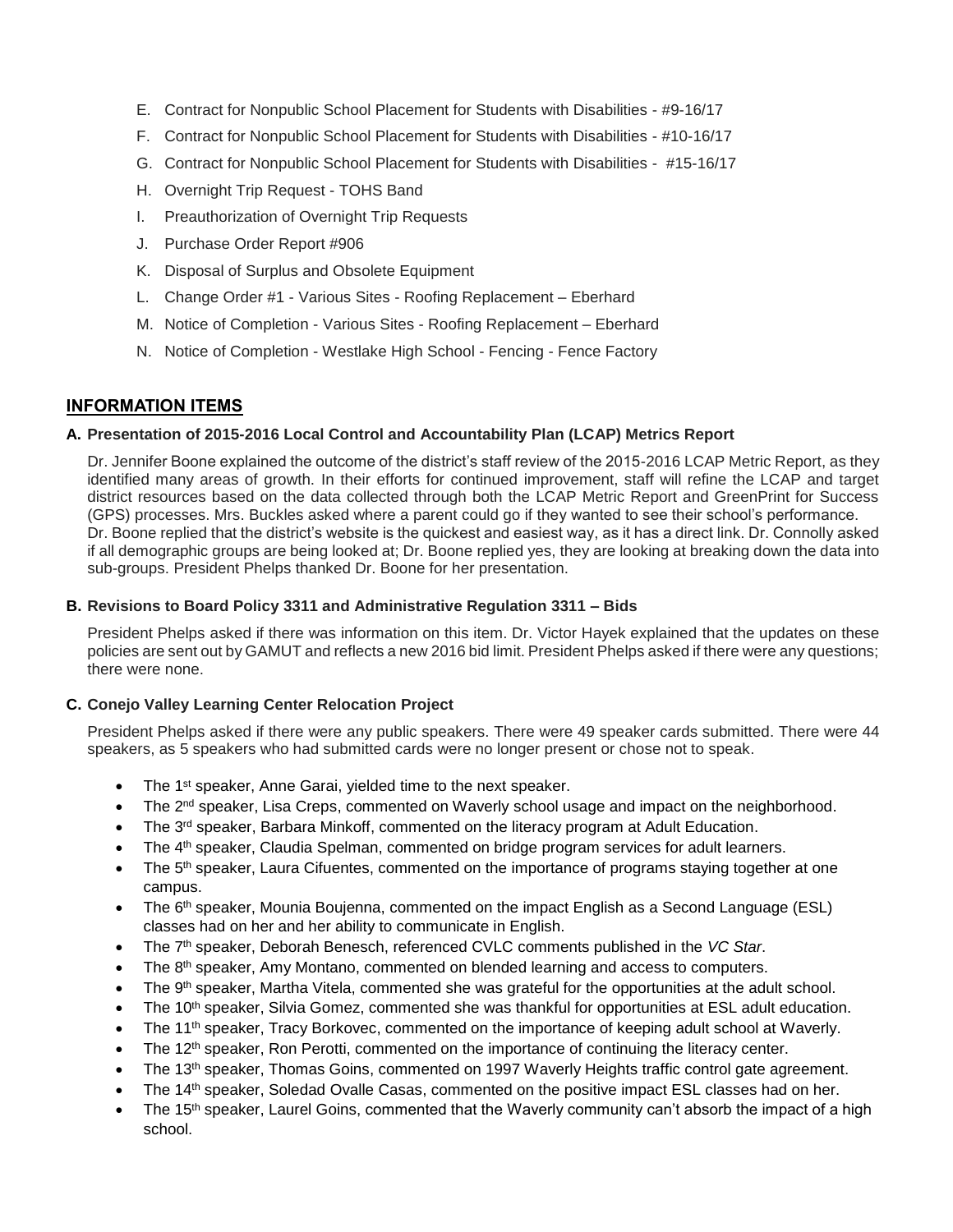- The 16<sup>th</sup> speaker, Kathleen Canfield, commented on the importance of the ESL culture.
- The 17<sup>th</sup> speaker, Lauren Donatoni, commented on keeping the gate closed in Waverly Heights.
- The 18<sup>th</sup> speaker, Ruth Forrest, commented on the benefit of the adult education community.
- The 19<sup>th</sup> speaker, Jessica Franco, commented on the dedicated ESL teachers and their encouragement.
- The 20<sup>th</sup> speaker, Ardyth St. John, commented on the traffic impact in the Waverly neighborhood.
- The 21<sup>st</sup> speaker, Lauryl Buckel, commented on availability of transportation.
- The 22<sup>nd</sup> speaker, Joyce Militello, commented on continuing the literacy center.
- The 23rd speaker, Barbara Nosal, yielded time to the next speaker.
- The 24<sup>th</sup> speaker, Donna Dearborn, commented on the GED program components and its students.
- The 25<sup>th</sup> speaker, Cindy Goldberg, commented on the CVLC ad hoc committee, thanking them and commending Mr. McLaughlin's leadership.
- The 26<sup>th</sup> speaker, Alejandra Hernandez, yielded time to the next speaker.
- The 27<sup>th</sup> speaker, Bette Empol, commented on the impact of splitting up adult education across sites.
- The 28th speaker, Patricia Chamness, commented on the positive qualities of CVAES.
- The 29<sup>th</sup> speaker, Juan Mateo, commented on the importance of ESL classes for its success.
- The 30<sup>th</sup> speaker, Madelyne Green, commented on respecting adult education students' voices.
- The 31<sup>st</sup> speaker, Randall Wagner, commented on traffic plans needed for Waverly.
- The 32nd speaker, Bruce Miller, commented on the traffic's impact.
- The 33rd speaker, Laurie Lam, commented on how she thinks CVUSD treats the adult school.
- The 34th speaker, Kyle Springer, commented about traffic concerns.
- The 35th speaker, Dr. Karen Kelly, commented about traffic concerns.
- The 36th speaker, Gabriela McLaughlin, commented about traffic concerns.
- The 37th speaker, Rigoberto Luna, commented that adult education is key to success and citizenship.
- The 38<sup>th</sup> speaker, Irene Freeman, commented on integration of ESL, literacy, and GED.
- The 39<sup>th</sup> speaker, Terry Graves, commented about the processes for public comment.
- The 40<sup>th</sup> speaker read a letter from Samantha Strickland about the happiness adult school brought her.
- The 41<sup>st</sup> speaker, Barbara Kloster, commented about the lack of parking at the Waverly site.
- The 42<sup>nd</sup> speaker, Brad Merville, commented about the lack of parking at the Waverly site.
- The 43rd speaker, Diana Merville, commented that the adult school should stay and not add CVHS.
- The 44<sup>th</sup> speaker, Nick Quadwai, commented on respecting parents and meeting venues.

Dr. Bonitatibus commended committee members for being responsive to public recommendations, and thanked Kimberly Gold for facilitating the use of a digital environment. She commented on the Conejo Valley Learning Center (CVLC), stating the final recommendation from the committee will best serve the CVLC vision for students, provide multiple opportunities for adult learners, and honor the neighboring community. Eliminating or terminating any of the programs was never discussed by staff, as CVUSD conducted extensive research and there is not an "all or nothing" prospect. She stressed the importance of preparing for future learners.

Mr. McLaughlin introduced the ad hoc committee members, and commented on the CVLC final report and ad hoc committee's recommendation to the superintendent. Mr. McLaughlin and Dr. Bonitatibus answered questions from the public and Board members. Mrs. Buckles commented on working with Parks and Recreation in the past and the possibility of doing so again. Dr. Connolly expressed her expectations to Dr. Bonitatibus and staff that meetings take place, including those of committees with experts on funding and program requirements, to craft a solution to this issue.

Dr. Bonitatibus expressed her commitment to meeting the Board members' expectations, and said they will provide updates and reports on this process. Mrs. Buckles asked if upcoming meetings can be posted in the newspaper and on the district's website; Dr. Bonitatibus replied yes. Mr. Andersen commented that staff and the Board try earnestly to follow all requirements for public meetings, and information from the CVLC ad hoc committee was brought to the public as quickly as possible. He encouraged the public to participate in the upcoming elections for CRPD and city council. Mr. Dunn stated there is another alternative, which is relocating CVHS to the Thousand Oaks High School site. He asked Mr. McLaughlin why the ad hoc committee didn't adopt this option. Mr. McLaughlin replied that their task was to find a location to allow all three programs to stay together. Mr. Andersen asked questions about the